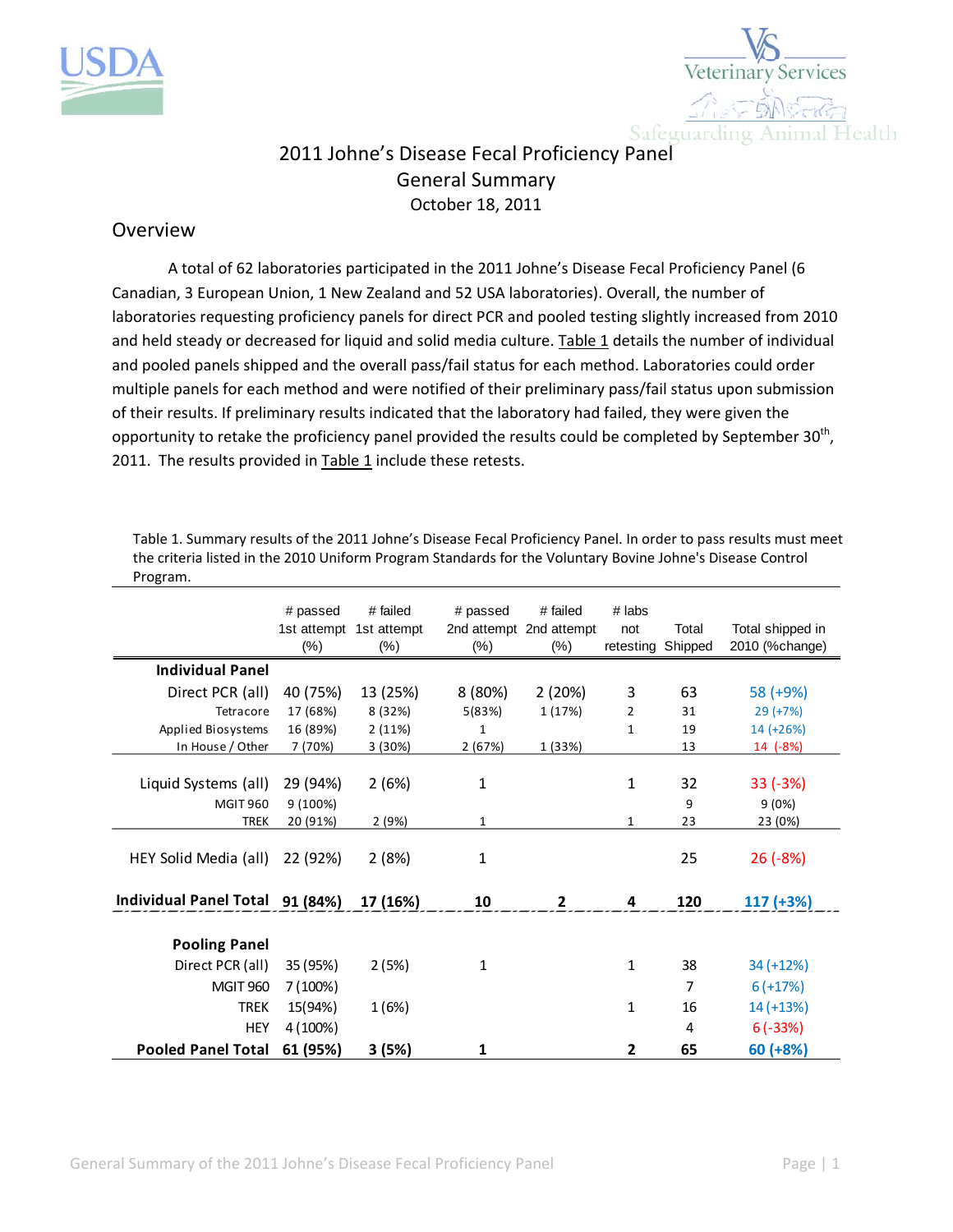



## Individual Panel Description

Each individual panel consisted of 25 unknown samples and one positive control. Positive samples were collected from naturally infected cows, and negative samples were from individual animals residing in non-infected herds. Approximately 4 liters of fecal material were collected rectally per animal, shipped to NVSL, aliquoted as soon as possible in individual vials, and stored at ‐70°C until kits were distributed. Panels were assembled in groups, each with a different key (See Table 7 at the end of this report for the key). Table 2 shows the categorical (positive/negative) performance for each identification method by animal ID. Interestingly the most difficult positive sample was different for the direct PCR assays than the liquid culture assays. Overall 79/126 (63%) of direct PCR tests identified cow 11‐04682 correctly, where liquid culture identified that sample 61/64 (95%) correctly. The sample from cow 10‐08079 proved problematic using liquid culture with 55/64 (86%) tests correctly identifying that cow as positive, compared to 120/126 (95%) for direct PCR. Correct classification using solid media culture was problematic with the samples from both cows.

Table 2. Composition of the 2011 Johne's Disease Fecal Proficiency Panel, and the overall categorical summary results per cow for each method performed by laboratories.

|                                     |                    |                     |            |             | Liquid Media |                  | <b>Direct PCR</b>                   |          |
|-------------------------------------|--------------------|---------------------|------------|-------------|--------------|------------------|-------------------------------------|----------|
|                                     | #<br><b>Vials/</b> | Shedding            | <b>HEY</b> | <b>TREK</b> | <b>MGIT</b>  | <b>Tetracore</b> | <b>Applied</b><br><b>Biosystems</b> | In House |
| Cow ID                              | Panel              | Status <sup>1</sup> | $24^{2}$   | 23          | 7            | 29               | 21                                  | 13       |
| 10-04921 (OH dairy cow)             | 2                  | Critical-Neg        | 98%        | 98%         | 100%         | 95%              | 98%                                 | 88%      |
| 09-02557 (ND beef cow)              | 2                  | Critical-Neg        | 100%       | 100%        | 100%         | 95%              | 98%                                 | 96%      |
| 10-04999 (OH beef cow)              | 2                  | Critical-Neg        | 100%       | 100%        | 100%         | 95%              | 98%                                 | 100%     |
| 11-04682 (IA dairy cow)             | 2                  | Low                 | 63%        | 93%         | 100%         | 64%              | 64%                                 | 58%      |
| 10-08079 (IA dairy cow)             | 2                  | Low                 | 69%        | 89%         | 78%          | 97%              | 95%                                 | 92%      |
| 11-04681 (IA dairy cow)             | 3                  | Low                 | 97%        | 99%         | 100%         | 97%              | 100%                                | 92%      |
| 09-07866 (IA dairy cow)             | 1                  | High                | 96%        | 96%         | 100%         | 100%             | 100%                                | 100%     |
| 10-08282 (OH dairy cow)             | $2^3$              | Critical-High       | 100%       | 96%         | 100%         | 98%              | 100%                                | 92%      |
| 10-08284 (OH dairy cow)             | 2                  | Critical-High       | 100%       | 98%         | 100%         | 98%              | 98%                                 | 100%     |
| 11-01804 (IA dairy cow)             | 2                  | Critical-High       | 98%        | 98%         | 100%         | 100%             | 100%                                | 96%      |
| 09-01151 (IA beef cow) <sup>4</sup> | $\mathbf{1}$       | Critical-High       | 100%       | 94%         | 100%         | 92%              | 94%                                 | 100%     |
| 10-08425 (OH dairy cow)             | 2                  | Critical-High       | 96%        | 98%         | 100%         | 100%             | 100%                                | 100%     |
| 10-08283 (OH dairy cow)             | 3                  | Mod-High            | 99%        | 97%         | 100%         | 95%              | 100%                                | 95%      |

<sup>1</sup>In order to pass, laboratories must correctly classify critical samples. A critical sample is any negative sample or a sample that is identified as a heavy shedder by more than 50% of the laboratories using solid media.

<sup>2</sup>Number of proficiency panels submitted per method.

 $3$ This cow was represented in the kit twice, except for kits 101-125 where she also replaced 09-01151.

<sup>4</sup>Sample identified as having PCR inhibition (see text for details)

In 2010, samples from a clinical beef cow, 09‐01151, caused significant inhibition in several laboratories using Tetracore and some in house assays. Over 15 laboratories would have failed the proficiency panel if those would have been considered critical samples. Consequently, NVSL chose not to fail laboratories, and instead strongly recommend an internal control be incorporated into the routine testing of clinical samples. This year NVSL had enough vials from 09-01151 to include one sample in kit # 1‐100. Only 2 laboratories using Tetracore, and one using Applied Biosystems (who used an in house confirmatory test because of specificity concerns) failed to correctly identify that animal as positive. This is significant progress.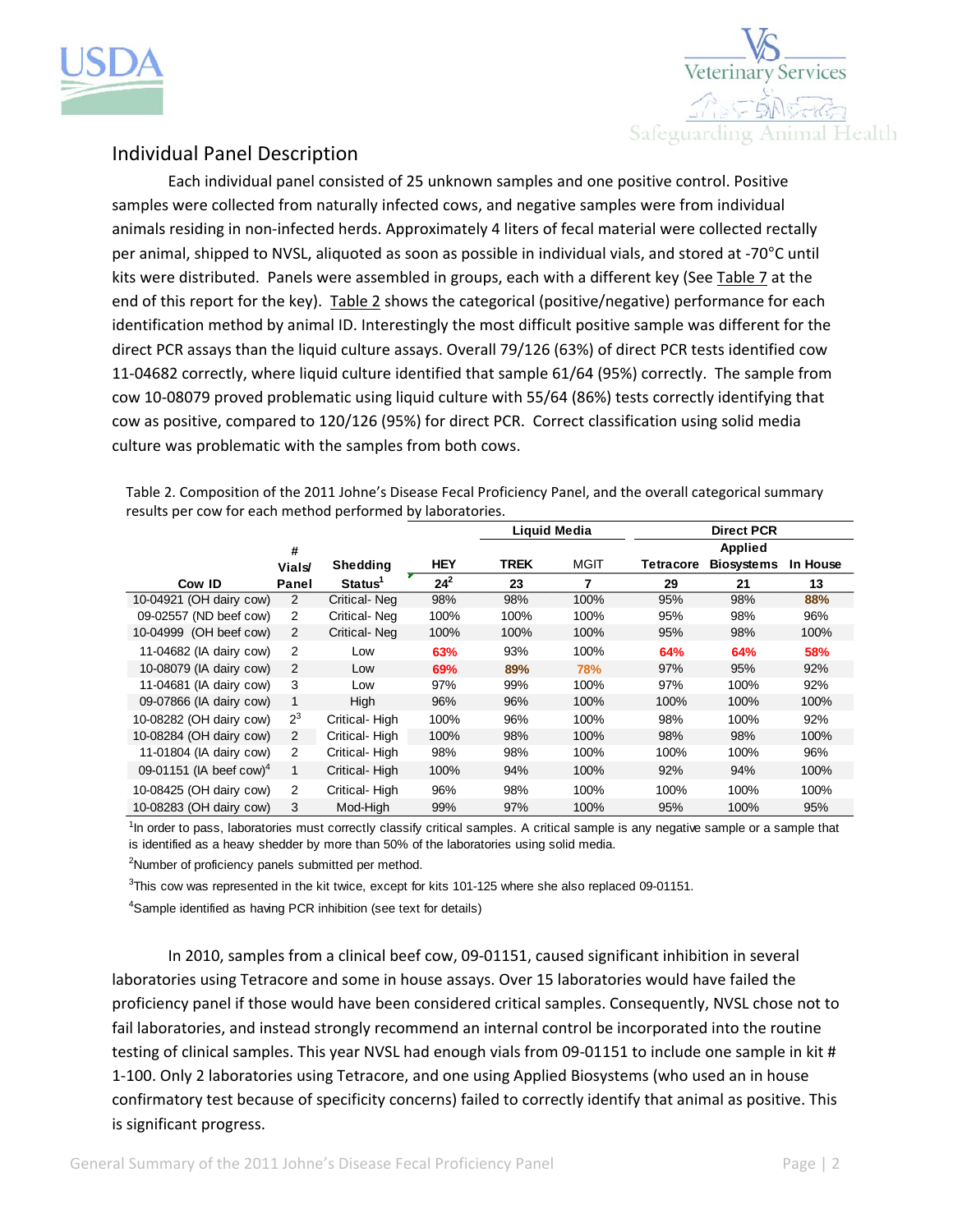



According to the 2010 Johne's Disease Uniform Methods and Rules, laboratories must correctly classify all critical high shedding samples as positive, all negative samples as negative and misidentify less than 30% of the remaining non-critical samples. Table 3 lists the specific reasons laboratories failed to pass the proficiency panel for each method.

| positive (critical samples). They also were required to correctly classify at least 70% of the remaining samples. |             |           |            |          |        |                  |  |  |  |
|-------------------------------------------------------------------------------------------------------------------|-------------|-----------|------------|----------|--------|------------------|--|--|--|
|                                                                                                                   |             |           |            | TREK     | MGIT   |                  |  |  |  |
|                                                                                                                   | Direct PCR  | Direct    | Direct PCR | liquid   | liquid | <b>HEY</b> solid |  |  |  |
|                                                                                                                   | (Tetracore) | PCR (AB)  | (In house) | media    | media  | media            |  |  |  |
| Misclassified a negative sample as<br>positive                                                                    | 6           |           | 2          |          | 0      |                  |  |  |  |
| Missed 4 or more low/ moderate<br>shedders (lack of sensitivity)                                                  |             | $\Omega$  |            |          | 0      |                  |  |  |  |
| Misclassified a high shedding sample<br>as negative                                                               |             |           | 0          | $\Omega$ | 0      |                  |  |  |  |
| A critical sample was contaminated                                                                                | <b>NA</b>   | <b>NA</b> | <b>NA</b>  | $\Omega$ | 0      | 0                |  |  |  |
| Multiple reasons cited above                                                                                      |             | 0         |            | 0        | 0      |                  |  |  |  |
| Total failed kits                                                                                                 | 9(29%)      | 2(11%)    | 4 (31%)    | 2(9%)    | 0      | 2(8%)            |  |  |  |
| <b>Total kits tested</b>                                                                                          | 31          | 19        | 13         | 23       | 9      | 25               |  |  |  |

Table 3. Reasons laboratories failed the 2011 Johne's Disease Fecal Proficiency Panel. Laboratories were required to correctly identify all the negative samples as negative and all the critical high shedding samples as

A disturbing trend continued from previous years, and that is an increasing number of laboratories using direct PCR misclassified negative samples as positive. While the 2011 non-infected cows had not been used in the check test previously, the herds have been. The major difference in this panel from previous years is the extreme number of organisms contained in 6 samples. Three of the cows (2 samples/cow) represented in the panel this year were shedding over 7,000 CFU per tube, compared to 1 animal in previous years. This emphasizes the importance of having strict procedures to prevent cross contamination and amplicon contamination. Table 4 examines the number of negative samples reported with Ct values by PCR method. Interestingly, 28/47 (60%) of laboratories that had undetermined Ct values for all negative samples correctly classified all of the positive samples. In contrast, only 5/16 (31%) of the laboratories that reported Ct values in some of the negative samples were able to correctly classify all the positive samples. There were a total of 9 laboratories that failed the initial PT (see table 3) by calling negative samples positive. Six of those laboratories chose to retake the PT, of those only 2 identified the same cow as positive, which was expected by random chance alone.

> Table 4. The number of samples from non-infected cows reported with Ct values (regardless of their categorical positive/negative results) by direct PCR method.

|                         | Tetracore | AB<br>(58 tested) (42 tested) (26 tested) | In house |
|-------------------------|-----------|-------------------------------------------|----------|
| 10-04921 (OH dairy cow) |           |                                           |          |
| 10-04999 (OH beef cow)  |           |                                           |          |
| 09-02557 (ND beef cow)  | :5        |                                           |          |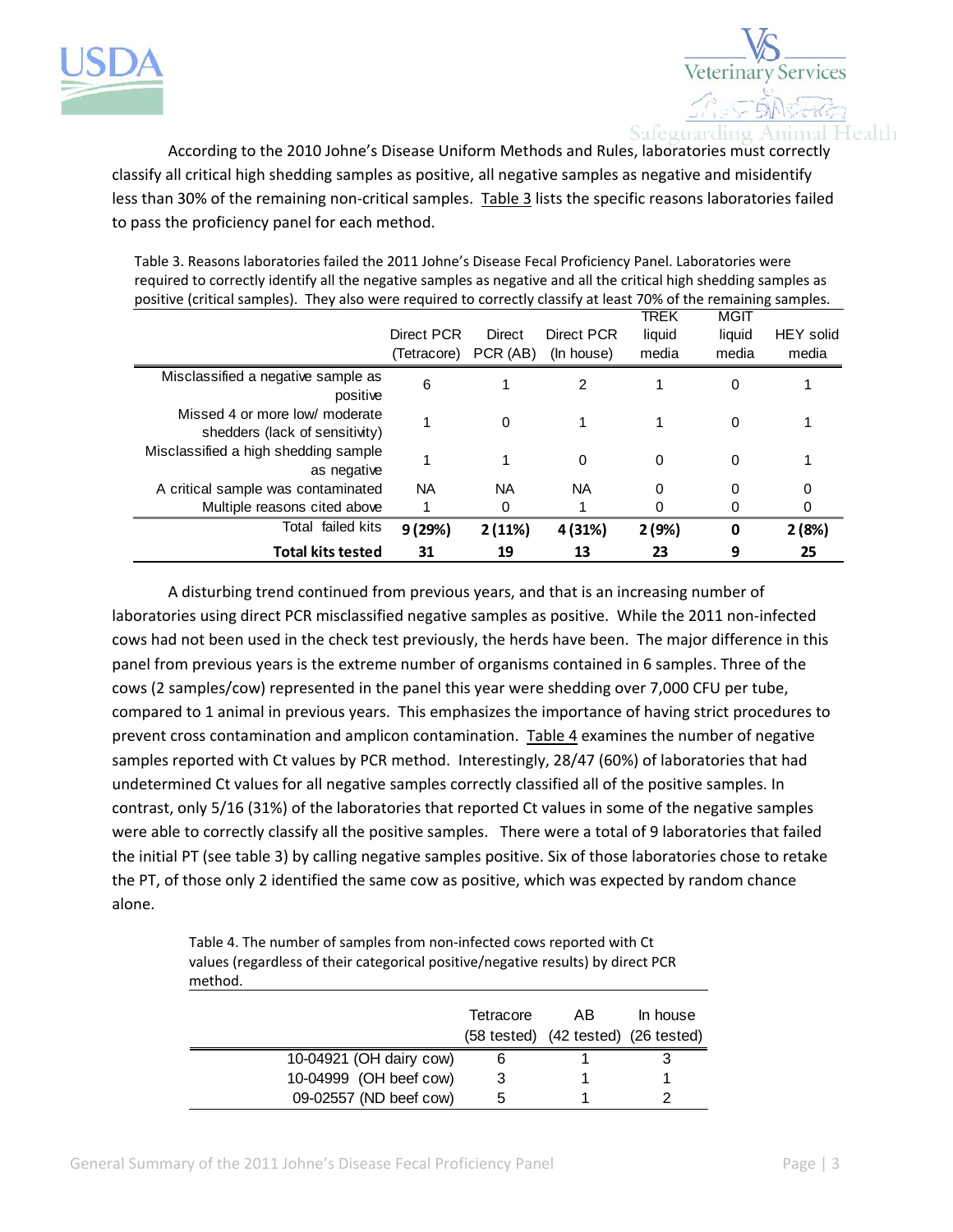



Figure 1 compares the performance of each method by the number of samples misclassified per panel. TREK continues to have the highest percentage of laboratories that correctly classify all the samples at 83% (19/23). This year, MGIT is a close second with 67% (6/9), followed by direct PCR with 46% (29/63). Only 3 of 25 kits submitted using solid media were able to correctly classify all of the samples.

Figure1. Percentage of 2010 Johne's disease fecal proficiency panels by number of samples misclassified for the three culture methods (TREK liquid media, solid media and MGIT 960 liquid media) and direct PCR. A panel consisted of 25 fecal samples.



## Pooling Panel Description

Twenty five individual samples were provided with instructions regarding which 5 samples to pool together, for a total of 5 pooled samples. Table 5 lists the contents of each pool. Depending on the key (see Table 8 at the end of this report) the vial numbers associated with each pool varied. Laboratories were required to correctly classify the negative pool and the one pool that contained the very high shedding animal (10‐08425). Laboratories were allowed to misclassify one of the other three pooled samples.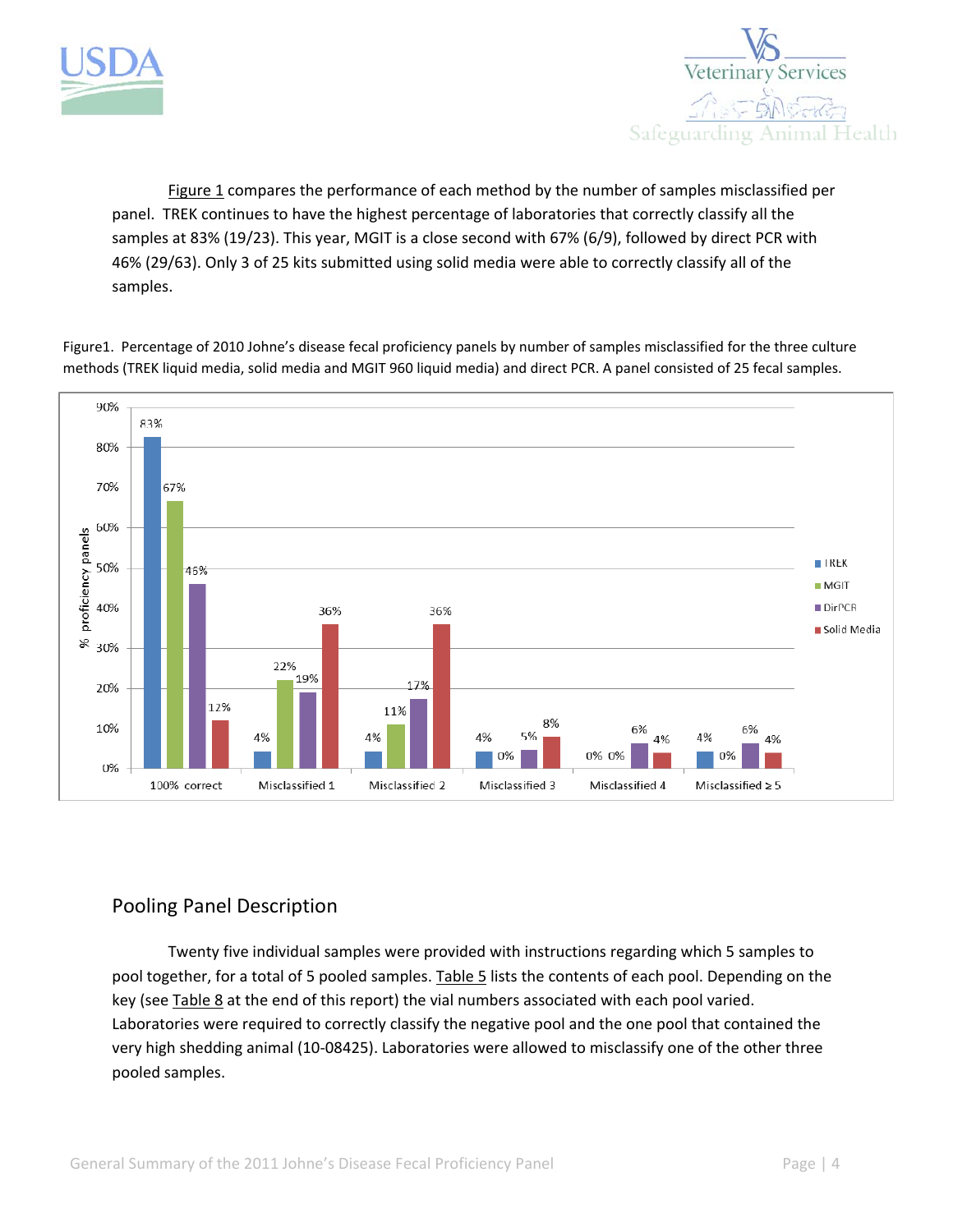



Table 5. Composition of the 2011 Johne's Disease Fecal Pooling Proficiency Panel

|                                                    | Positive sample(s)<br>description |                   |  |
|----------------------------------------------------|-----------------------------------|-------------------|--|
|                                                    |                                   | Avq.              |  |
|                                                    |                                   | CFU/              |  |
|                                                    | Cow ID                            | tube <sup>*</sup> |  |
| 1 Very High, 4 Negative samples 10-08425           |                                   | >10,000           |  |
| 1 High, 4 Negative samples 08-04828                |                                   | 480               |  |
| 1 high (bison strain), 4 Negative samples 10-01627 |                                   | N/A               |  |
| 1 mod/high, 4 Negative samples 10-08283            |                                   | 75                |  |
| 5 Negative samples                                 |                                   |                   |  |

\*Refers to the positive sample, not the pooled sample

Table 6 further describes the performance of each method used in the pooled proficiency test. For direct PCR, 2 laboratories failed because they both misclassified the pools containing 10‐01627 (bison stain), and 10‐08283. For the 6 passing laboratories that misclassified one sample, 4 missed the lowest shedding pool containing 10‐08283, and 2 missed the pool containing the bison strain (10‐1627). The 1 laboratory that failed using TREK misclassified the pools containing 10‐08283 and 08‐04828. As expected the 4 laboratories that used solid media misclassified the pool containing the sample with the bison strain (10‐01627).

|                       |                                                        |                | No. panels  |              |       |  |
|-----------------------|--------------------------------------------------------|----------------|-------------|--------------|-------|--|
|                       |                                                        | <b>Direct</b>  |             |              | Solid |  |
|                       |                                                        | <b>PCR</b>     | <b>MGIT</b> | <b>TREK</b>  | media |  |
|                       | Identified the negative pool as positive               | 0              | 0           | $\Omega$     | 0     |  |
| <b>Panels</b><br>that | A high shedding pool was identified as<br>negative     | $\mathbf 0$    | 0           | 0            | 0     |  |
| failed                | Two non-critical pools were identified as<br>negative  | $\mathfrak{p}$ | $\Omega$    | $\mathbf{1}$ | 0     |  |
| <b>Panels</b><br>that | One non-critical pool was misidentified as<br>negative | 7              | 0           | 0            | 4     |  |
| passed                | All 5 pools were identified correctly                  | 29             |             | 15           | 0     |  |
|                       | Total                                                  | 38             |             | 16           | 4     |  |

Table 6. Performance of each method used in the Johne's Disease 2011 Fecal Pooling Proficiency Panel. A total of 5 pooled samples were in each panel.

A current listing of all the approved laboratories is available in the NVLS web site: http://www.aphis.usda.gov/animal\_health/lab\_info\_services/approved\_labs.shtml .

Remaining sample vials from the2011 Proficiency Panel are available to laboratories for validation or research purposes. Available samples can be viewed in the reagents catalog under Johne's positive/negative fecal samples on the NVSL web site:

http://www.aphis.usda.gov/animal\_health/lab\_info\_services/reagents.shtml.